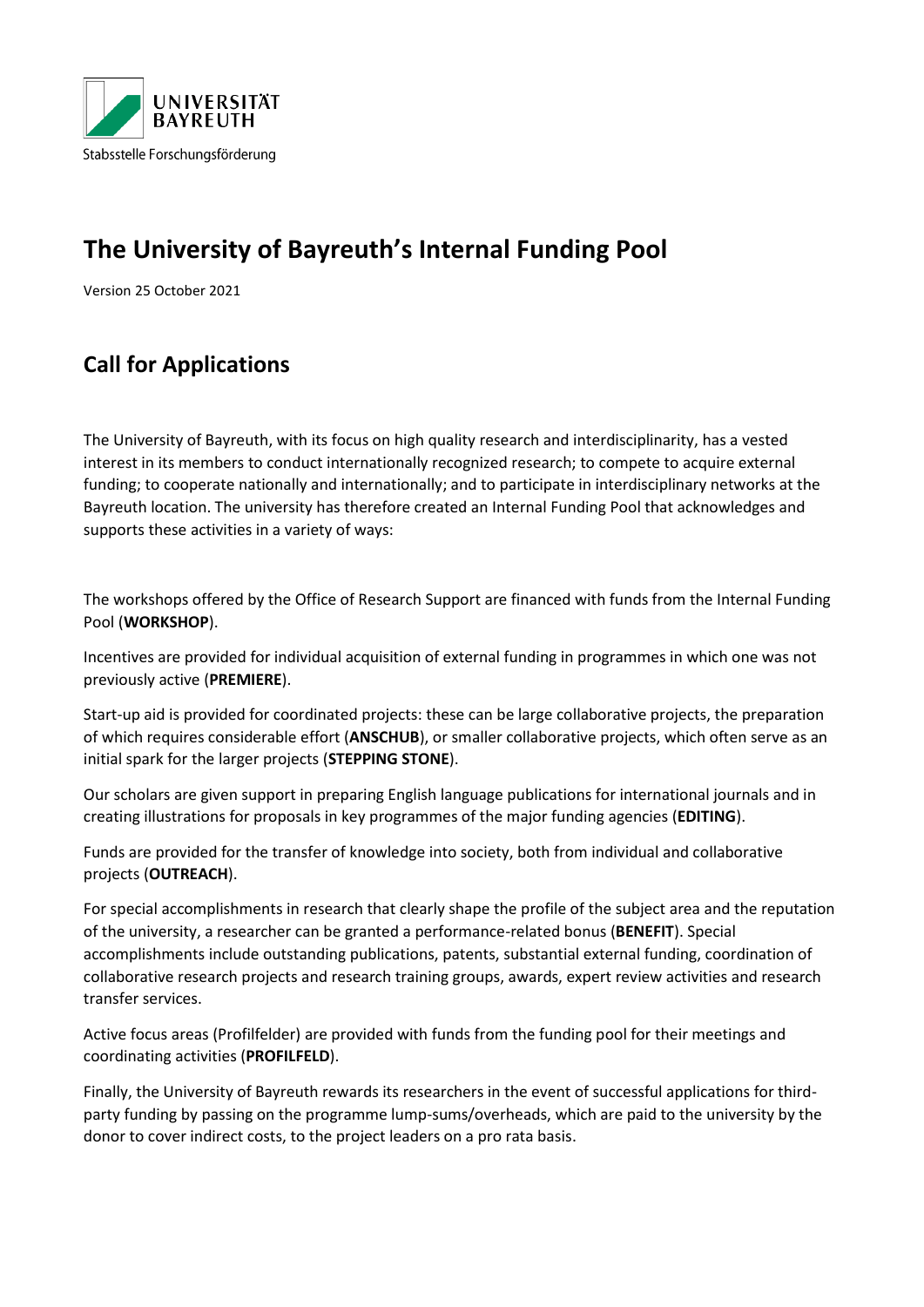## **The University of Bayreuth's Internal Funding Pool**

| <b>Name</b>                           | <b>Type of funding</b>                                                                                                                                                | <b>Amount</b>                                                   | $Apply -$<br>when?                                | $Apply -$<br>who?                                                       |
|---------------------------------------|-----------------------------------------------------------------------------------------------------------------------------------------------------------------------|-----------------------------------------------------------------|---------------------------------------------------|-------------------------------------------------------------------------|
| <b>Office of Research Support:</b>    |                                                                                                                                                                       |                                                                 |                                                   |                                                                         |
| <b>WORKSHOP</b>                       | Workshops offered by the Office of<br><b>Research Support</b>                                                                                                         | $\overline{\phantom{a}}$                                        |                                                   |                                                                         |
| Individual funding:                   |                                                                                                                                                                       |                                                                 |                                                   |                                                                         |
| <b>PREMIERE</b>                       | Premium for successful first-time<br>applications in individual funding                                                                                               | €800 per<br>application<br>(TG 73)                              | anytime                                           | all<br>researchers                                                      |
| <b>Collaborative funding:</b>         |                                                                                                                                                                       |                                                                 |                                                   |                                                                         |
| <b>ANSCHUB</b>                        | Start-up funding for coordinated<br>collaborative research DFG, BMBF,<br><b>EU and VolkswagenStiftung</b>                                                             | to be agreed                                                    | anytime                                           | all<br>researchers                                                      |
| <b>STEPPING STONE</b>                 | Campus-internal interdisciplinary<br>collaborative projects<br>("Stepping Stone" projects, lines A<br>and B)                                                          | A: max €2,000<br>per applic.<br>B: max. €5,000<br>per applic.   | by 31.03.<br>or 30.09. of<br>each year            | all<br>researchers                                                      |
| Individual and collaborative funding: |                                                                                                                                                                       |                                                                 |                                                   |                                                                         |
| <b>EDITING</b>                        | Language editing for international<br>publications; professional<br>illustrations for proposals to be<br>submitted in key programmes of<br>the major funding agencies | up to €400 per<br>application<br>(50% personal<br>contribution) | anytime                                           | all<br>researchers                                                      |
| <b>OUTREACH</b>                       | Funds for the transfer of<br>knowledge into society                                                                                                                   | to be agreed                                                    | anytime                                           | all<br>researchers                                                      |
| <b>BENEFIT</b>                        | Performance-related payments<br>(one-off or monthly for the<br>duration of the project), via Faculty                                                                  |                                                                 | anytime                                           | all<br>researchers<br>(application<br>via Faculty)                      |
| Focus area (Profilfeld) funding:      |                                                                                                                                                                       |                                                                 |                                                   |                                                                         |
| <b>PROFILFELD</b>                     | Coordination funding for the<br>University's focus areas<br>(Profilfelder)                                                                                            | €6,600 per<br>year                                              | anytime,<br>upon<br>request per<br>budget<br>year | <b>Focus area</b><br>chairpersons<br>(Profilfeld-<br>Sprecher<br>*innen |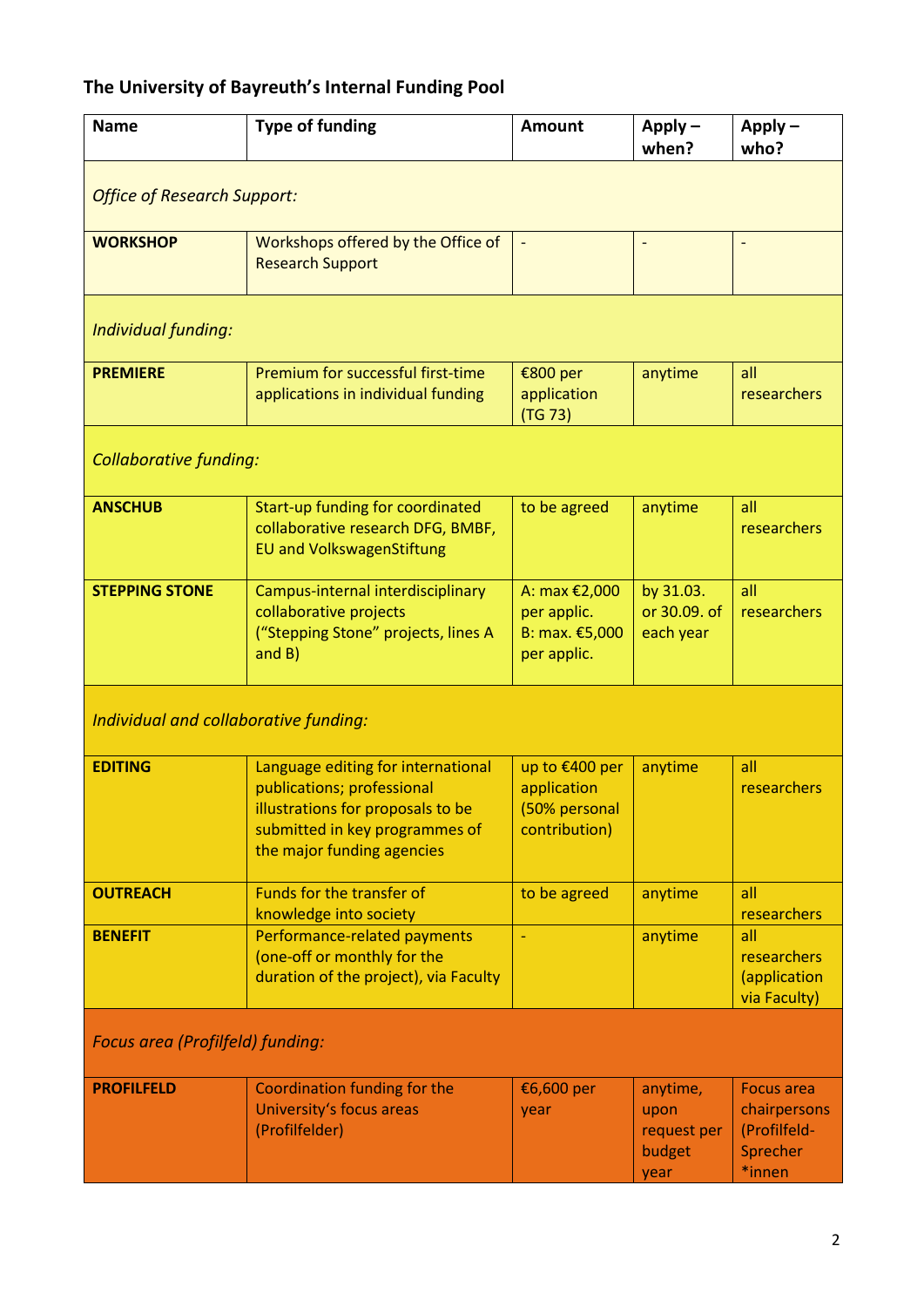## **Application, review, decision-making body**

All researchers of the University of Bayreuth are eligible to apply for funding from the Internal Funding Pool. Please use our application form and observe requirements per funding line as set out below. Applications for all funding lines for individual and collaborative research, with the exception of the BENEFIT funding line, can be submitted in writing to the Office of Research Support at any time:

## [foerderpool@uni-bayreuth.de;](mailto:foerderpool@uni-bayreuth.de) please contact Dr Mirjam Horn-Schott

The Vice President for Research & Junior Researchers, in cooperation with the Presidential Advisory Committee for Research & Junior Researchers, with the Office of Press, Marketing & Communications (in case of OUTREACH applications) and with the Research Support Office, is responsible for the reviewing and selection procedure. Applications are evaluated and decided in Committee meetings or by circulation. Funds may be reduced and applications may be rejected altogether. The University Governing Board receives an annual report.

For the BENEFIT funding line, applications are submitted directly to the relevant Faculty office. An informal application with a brief statement of reasons is sufficient.

## **The funding lines in detail: requirements and application**

#### **WORKSHOP - Workshops offered by the Office of Research Support**

#### (no applications)

The Office of Research Support holds workshops 2-3 times per semester: external representatives of the major funding agencies come to Bayreuth and present their programmes. The workshops consist of a presentation followed by a question-and-answer session.

#### **PREMIERE – First-time application premium (€ 800) for individual research**

The work of individual scholars is the basis of all research at the University of Bayreuth. Individual acquisition of external funding is at the core of our research. The first-time application premium is intended to encourage our researchers to submit applications in programmes in which they have not previously been active. This can be individual funding from the major funding agencies, but it also includes first-time participation as an individual researcher in a collaborative project.

#### **Requirements:**

- **first-time application approved by the funding agency or, in the case of ERC grants, progress to the** 2nd round
- consultation with Office of Research Support during application

#### **Application:**

- **any time**
- application form with brief description of the project and the following attachment:
	- grant letter from the funding agency or, in the case of ERC applications, proof of progress to 2nd round (documents must be dated after 01.01.2020)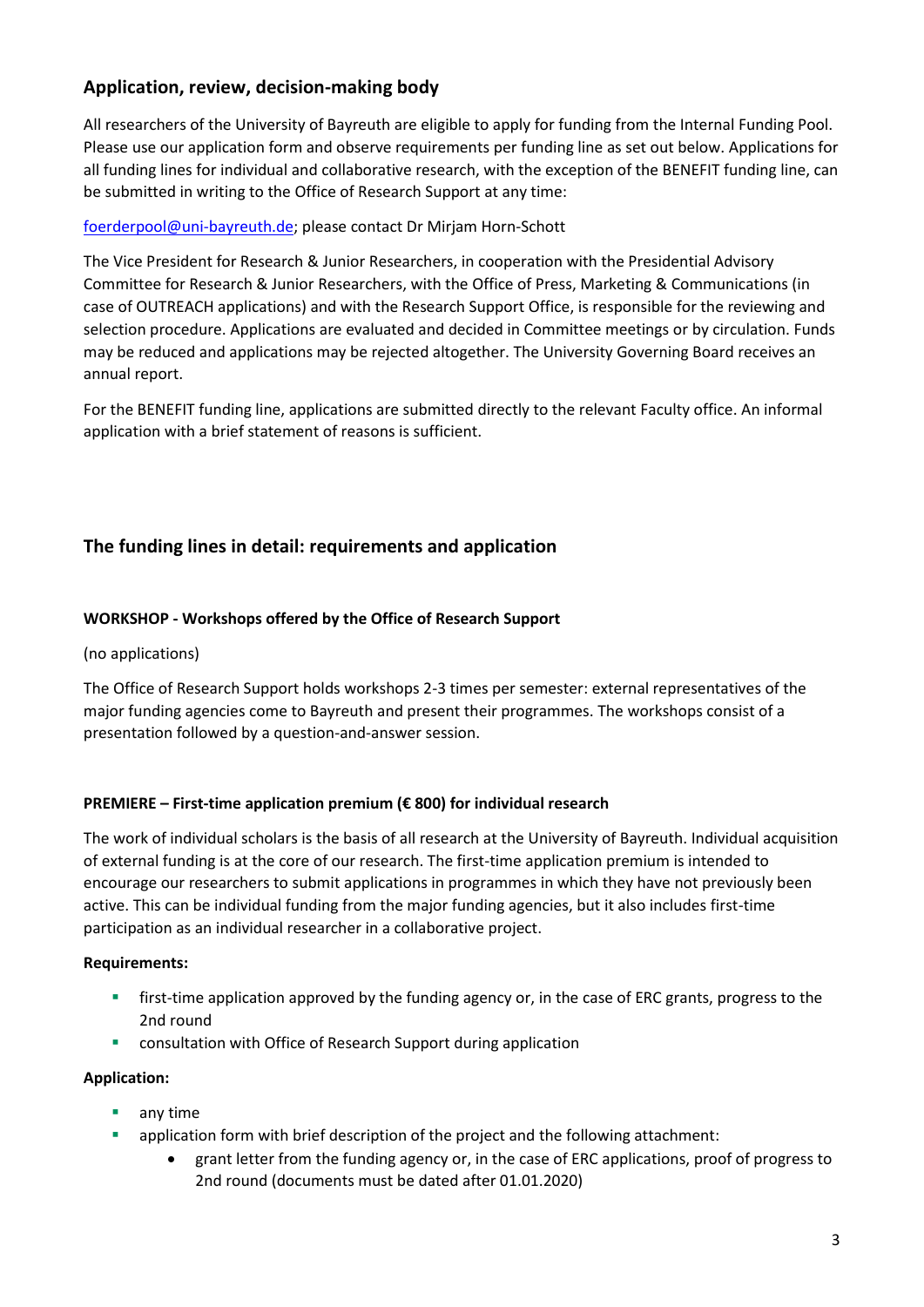## **ANSCHUB - Start-up aid (€ to be agreed) for coordinated collaborative project proposals**

The planned start-up aid for coordinated collaborative project proposals is intended to support initiatives for the University of Bayreuth's potential flagship projects. These are primarily large collaborative projects, the preparation of which requires a considerable organizational effort and number of personnel. Start-up aid can be used, for example, for hiring a graduate assistant or for workshops in preparation of the proposal.

The Office of Research Support will provide active assistance during the application phase.

Start-up aid can be requested for projects in the following programmes, provided that the **coordination** of the joint project is carried out at the **University of Bayreuth:**

- **DFG**
	- **•** Collaborative Research Centres (SFBs) and Transregios
	- **Research Training Groups and International Research Training Groups**
	- **Priority Programmes (SPPs)**
	- **Clusters of Excellence**
	- **Research Units**
- **EU**
- coordinated collaborative projects
- Marie Skłodowska-Curie-ITN (International Training Networks)
- **ERC Synergy Grants**
- **Federal ministries**
	- **•** coordinated collaborative projects
- **VolkswagenStiftung**
	- **COORDINATED COORDINATES**

#### **Requirements:**

- applicant must assume the role of project coordinator
- collaborative project is at least in phase of full proposal submission: the pre-proposal (if required by the funding agency) is already submitted or, in the case of SFB proposals, proof of a consultation meeting with the DFG can be provided
- **EXECT** consultation with Office of Research Support, Vice President for Research & Junior Researchers, Presidential Advisory Committee for Research & Junior Researchers, and with the University Governing Board
- $\blacksquare$  proof of how internal funds are used

#### **Application:**

- anytime
- application form with brief summary of the project and explanation of required start-up funds with presentation of costs, plus the following attachments:
	- confirmation of submission of pre-proposal, if required by the funding body (dated after 01.01.2020), or in the case of Collaborative Research Centre (SFB) proposals: proof of consultation with the DFG (after 01.01.2020)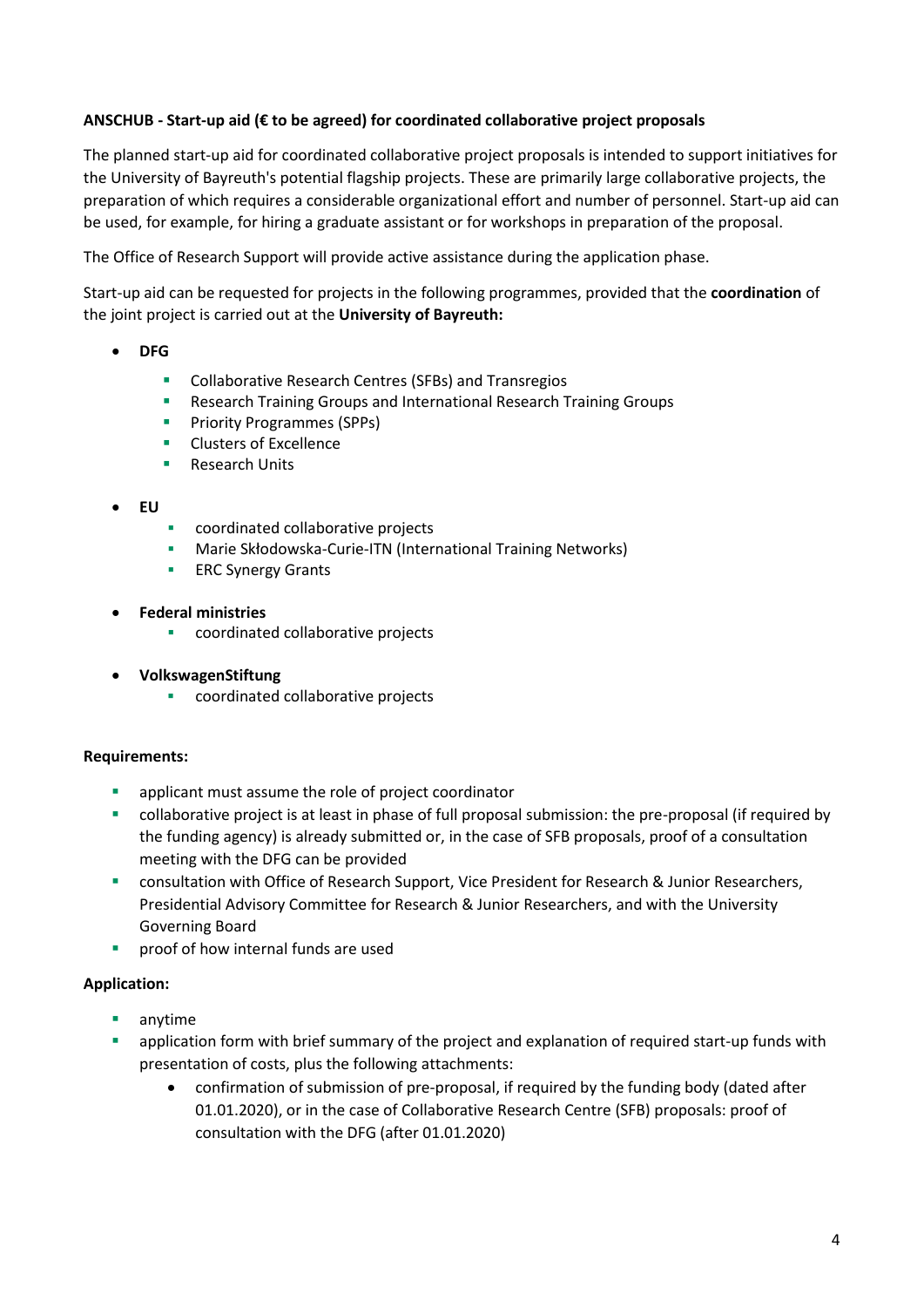## **STEPPING STONE – Funds for campus-internal, interdisciplinary collaborative research projects (line A: up to € 2,000 for small projects, line B: up to € 5,000 for larger projects that lead to a DFG proposal)**

"Stepping Stone" projects can only be applied for via the focus area chairpersons (Profilfeldsprecher\*innen). The chairpersons conduct an evaluation in advance and forward selected applications to the Office of Research Support. At least two research groups need to be involved, the project needs to be interdisciplinary. Funds for Stepping Stone projects can be used, for example, for hiring a graduate assistant, for material resources relating to the intended research, or for workshops.

## **Requirements:**

- applications via chairpersons of focus areas (Profilfeldsprecher\*innen) who pre-select
- **1** application per person (coordinating or participating) per year
- **subsequent application requires that first Stepping Stone project was successful (as evidenced e.g.**) by publications or joint funding proposal)
- **•** participation of at least two research groups; interdisciplinary nature must be clear
- **EXTERN Stepping Stone projects of line B need to result in a joint DFG proposal**
- **Part of starth** proof of how internal funds are used

## **Application:**

- by 31 March or 30 September of each year
- application form with brief, **broadly comprehensible** summary of the project and explanation of required start-up funds with presentation of costs
- please forward the application form to focus area chairpersons (Profilfeldsprecher\*innen)!

## **EDITING - Language Editing and professional illustrations for international publications and for funding proposals in key programmes of the major funding agencies (up to € 400, with a 50% personal contribution)**

Professional English language editing and professional illustrations will help members of the University of Bayreuth to shape their international "high impact" publications (journal articles, monographs or sketches for monographs) or their funding proposals in key programmes of the large funding agencies to be more appealing to reviewers.

#### **Requirements:**

- **•** commissioning of an external, professional service provider
- **funding cannot be used to purchase illustration software**
- **final version of manuscript or funding proposal is available**
- **University of Bayreuth must be mentioned as affiliation**
- Funding is awarded on basis of price quote, however, payments are made based on the actual invoice, with 50% personal contribution

#### **Application:**

- **anytime**
- application form with brief description of the intended publication (authors, journal or publisher, status) or intended funding proposal, and description of the necessary editing or illustration. Plus the following attachement:
	- final version of manuscript or funding proposal